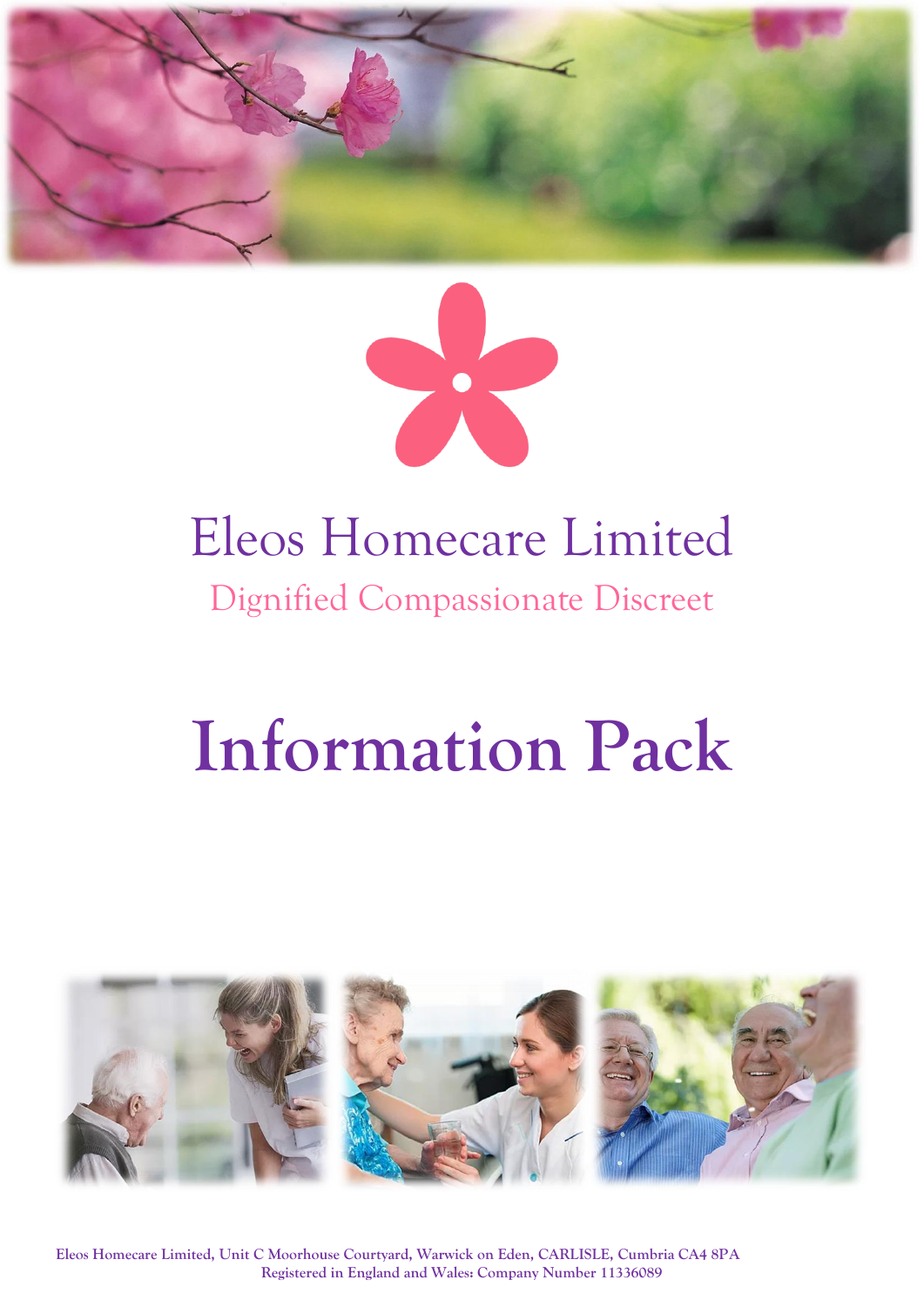

## **Mission Statement**

Eleos Homecare was born out of a passion to provide a service which is simply kind and caring.

Eleos Homecare aims to deliver a person-centred service to people in need of care in their own homes which is dignified, compassionate and discreet.

## Our guiding principle is "if it's not good enough for my mum, then it's not good enough for yours".

Named after the Greek Goddess of Compassion, Eleos' ethos is that of dignity, kindness and respect.

Our objectives are to be able to achieve this with a team of professional, committed and dedicated care staff who are trained to not only meet but exceed expected industry standards and who are encouraged and supported by a manager who is approachable and passionate about high standards and the continuing professional development of all staff.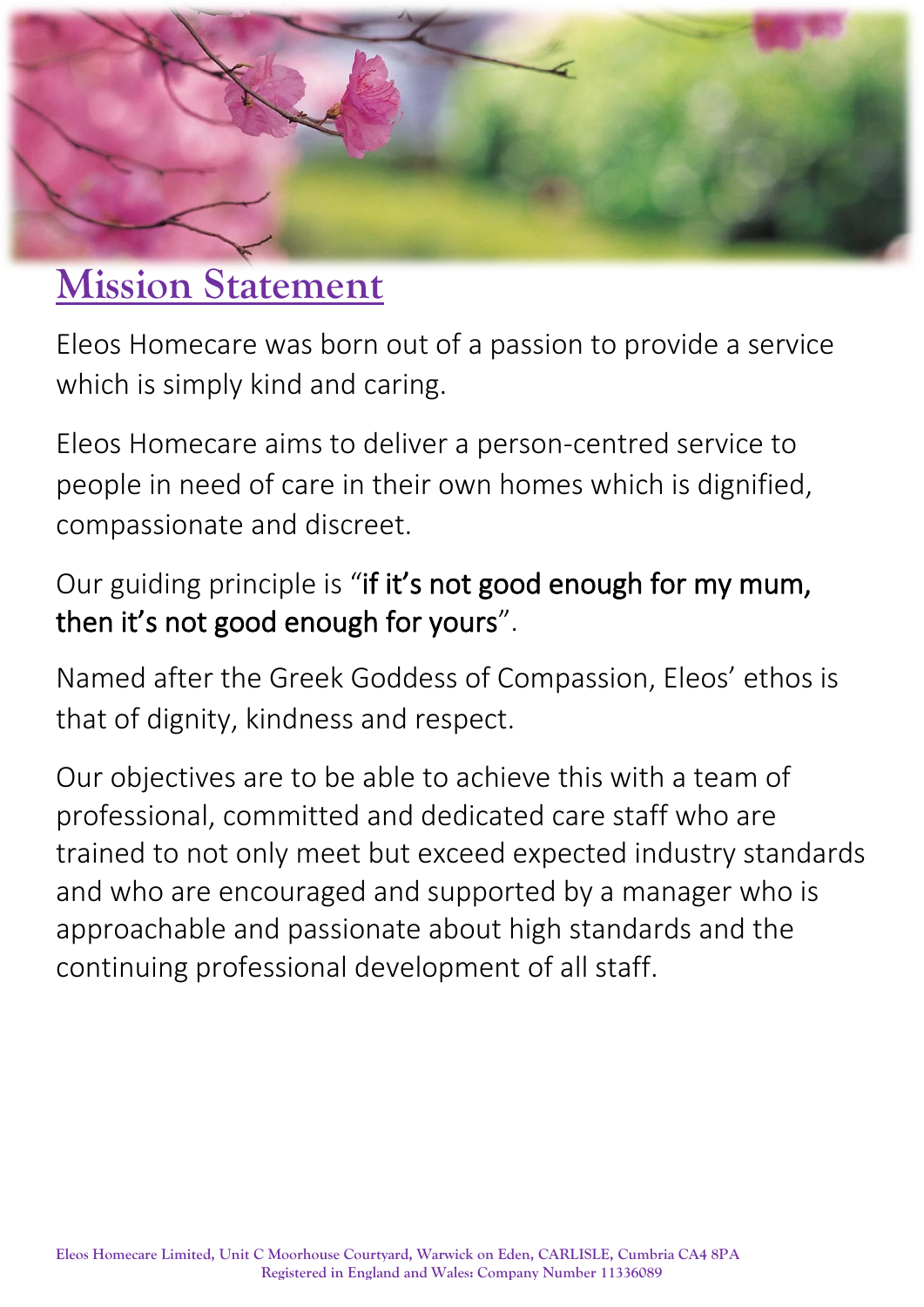

# **Our Aims and Objectives Philosophy of Care**

- Eleos Homecare Limited will treat all staff, service users and other health professions with dignity and respect at all times.
- Eleos Homecare will always support those who use our service to achieve their optimum state of health and wellbeing. Individual choice and personal decision-making are rights granted to all
- The right to independence will be respected and encouraged for all clients by the caring activities of Eleos Homecare.
- The individual uniqueness of clients will be recognised and people will be treated with dignity and respect at all times.
- all information relating to individuals will be treated in a confidential manner following GDPR.
- We recognise the individual need for personal fulfilment and aim to offer individualised programs of support.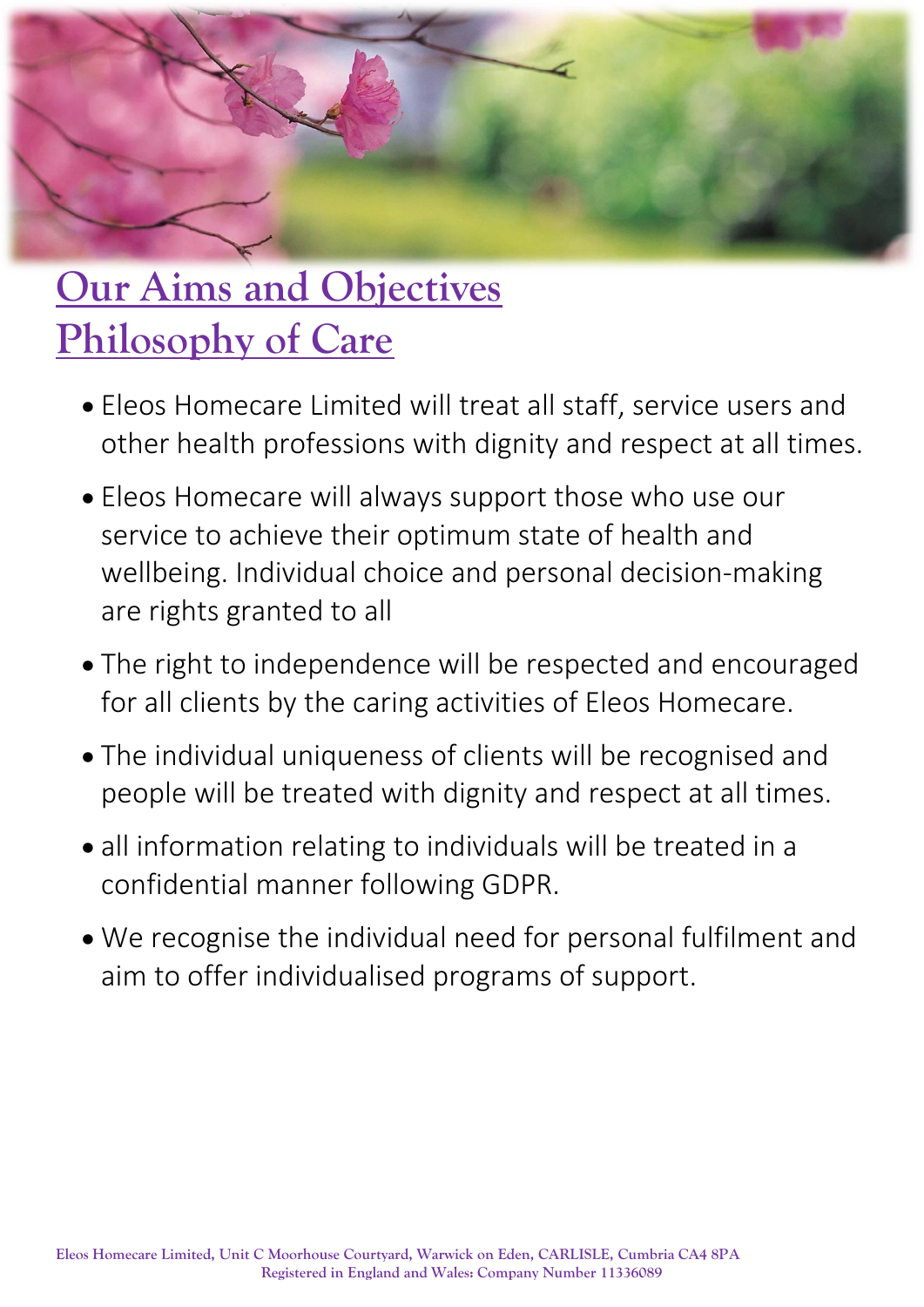

## **Eleos Homecarers**

Eleos Homecare staff are fully trained in house, they all hold an enhanced DBS check, they are all Dignity Champions, Dementia Friends and all have achieved their Care Certificate.

Dementia Friends- A Dementia Friends Champion is a volunteer who encourages others to make a positive difference to people living with dementia in their

community. They do this by giving them information about the personal impact of dementia, and what they can do to help.

Dignity Champion- A Dignity Champion is someone who believes passionately that being treated with dignity is a basic human right, not just an option. They believe that when delivering care it must be

compassionate, person centred, as well as efficient, and they do their very best to achieve this.

Care Certificate- The Care Certificate is an agreed set of standards that define the knowledge, skills and behaviours expected of specific job roles in the health and social care setting.

CARE- The CARE brand has been created to give the adult social care sector the recognition it deserves. The brand will give the sector a unified means of identifying their workforce and services and will help the public recognise social care providers as essential workers.

**Eleos Homecare Limited, Unit C Moorhouse Courtyard, Warwick on Eden, CARLISLE, Cumbria CA4 8PA Registered in England and Wales: Company Number 11336089**



Dementia

An Alzheimer's Society initiative



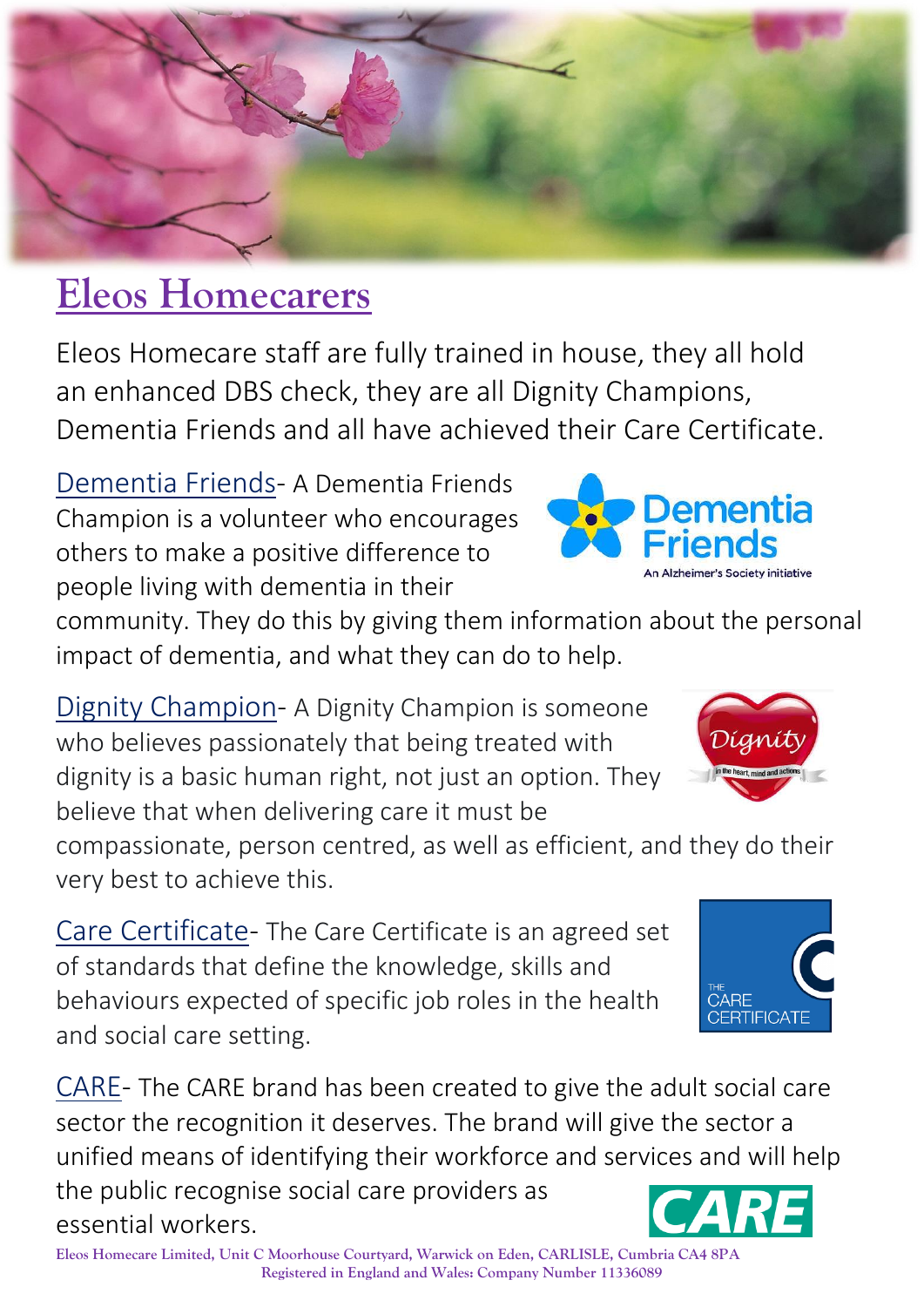

## **Services We Provide** Domiciliary Care

From time to time, we all need a little bit of help. Perhaps you feel some assistance is required with getting washed and dressed and would help you to feel more confident in your own home, or maybe if someone could pop in and make you some lunch and just check you've taken your medication would help maintain that independence that you value so dearly. Even half an hour in the evening to switch on a lamp, draw the curtains, tuck you in and lock the front door can offer peace of mind to you and your family.

Our staff can visit up to 4 times a day, stay for half an hour or more if required, help you with daily living tasks such as Personal Care, Medication, Meal Preparation, light domestic duties, and, of course, that all important companionship that is essential to us all in life.

We are registered with the Care Quality Commission and all members of Eleos Homecare are fully trained, insured and DBS checked.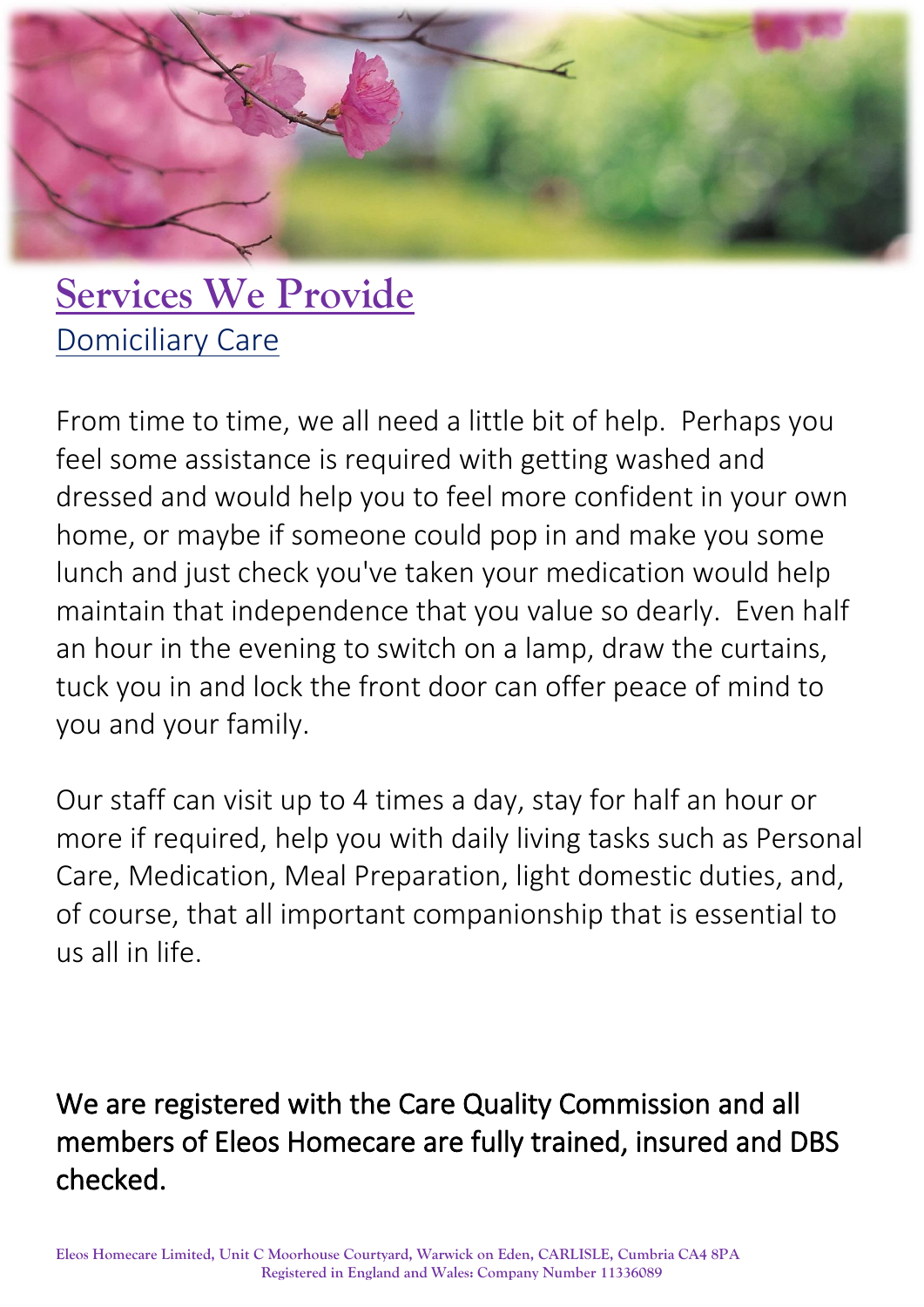

## **Services We Provide** Respite for Carers

We care for people because it's our job and we love it, you care for them because they are yours and you love them. We understand. We also know that quality care can only be given by those who take care of themselves, and this includes you.

Our Respite for Carers service is simple. One of our Eleos Homecarers will come to your home and temporarily step into your role while you take time out for yourself for a well-earned break.

Maybe you just need a couple of hours to get some shopping, meet your friends for a coffee, spend some time with other family members. Or perhaps you are working and knowing that someone is at home with your loved one would make that home/work balance a little easier to cope with. Maybe you just need a rest. Whatever your reasons, we are here to help.

From a 2 hour "sitting service" to a full day of respite, let us help you.